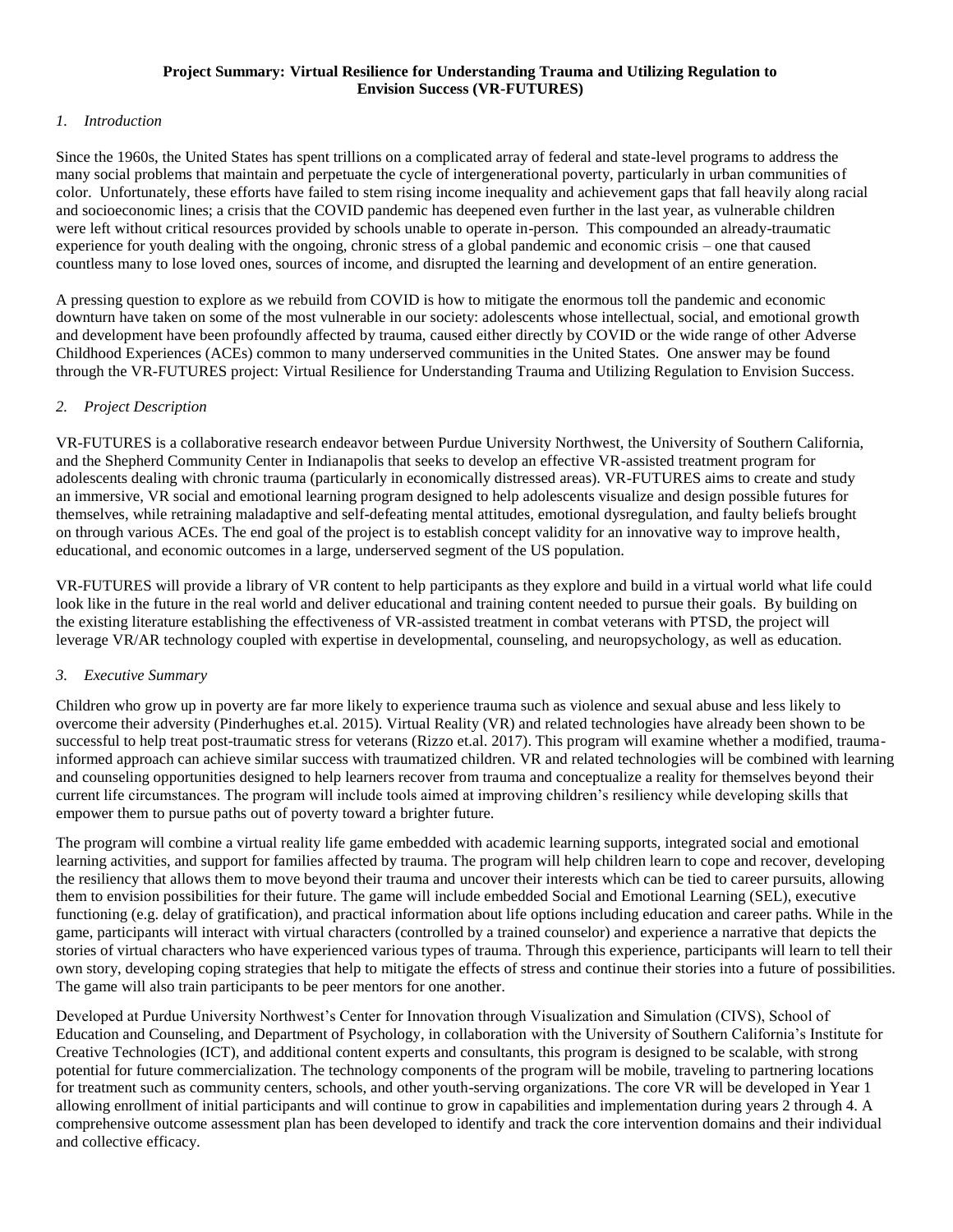#### *4. Project Scope of Work and Evaluation Measures*

This project will include development and implementation of a virtual reality life game, as well as a wide variety of real-world counseling and support activities. The game will focus on helping children recover and increase resiliency and posttraumatic growth from traumatic experiences, see beyond their current life circumstances, and expand and visualize possibilities for their future. The real-world counseling and support activities will complement in-game activities to address participants' academic, social, and emotional learning needs as well as support and tools for families to use at home. Such a comprehensive program complements the use of technology (i.e., AR, VR, etc.) with responsive and nurturing activities and real-time support from trained professionals. The program leverages the powerful intersection of technology and human interactions to foster development in all domains – academic, social and emotional.

A three-year longitudinal study will be conducted in three regions - northwest Indiana, the eastside of Indianapolis, and south-central Los Angeles: all areas with large, diverse populations with many low-income residents. A small sample of participants will be recruited in Year 2 for focus groups, beta-testing, and a feasibility pilot program. A larger research sample from each project region will be recruited in Year 3 for the 2-year study, and a comprehensive battery of empirically validated assessment measures will be used to evaluate changes in subjects' trauma-related symptoms, executive functioning, psychosocial maturity, future orientation, emotion regulation, overall psychological and behavioral, and posttraumatic growth.

### *5. Work Plan*

The work will be carried out in three main segments: 1) Design/Evaluation, 2) VR Development, 3) Implementation, Counseling, and Support. Design/Evaluation will be carried out by the PI and Co-PI, research team, and other outside collaborators. The group will create a design document covering the core VR activities, narrative storylines, challenges, and all of the various skill-building and ingame activities. All VR activities will be designed to align with the real-world counseling and support activities. The group will continually evaluate and revise the design as the program is implemented with more participants.

## *6. Expected Outcomes*

- The program will help children increase resilience and self-efficacy following trauma and gain skills to maximize their likelihood of economic mobility and professional success.
- The program is expected to improve emotion regulation, executive function, posttraumatic growth, and future orientation, and decrease trauma-related symptoms and psychological and behavioral problems for participants in the Chicago/NWI, Los Angeles, and Indianapolis areas.
- The program is expected to prove the benefit of a  $VR + Support$  approach for helping children improve outcomes following trauma exposure.

## *7. Resources Required*

\$5-6 million over four years.

#### *8. Research Team*

- **Co-PIs**: Chenn Zhou, PhD, Director of the Center for Innovation through Visualization and Simulation, and Jack Moreland, Sr. Research Scientist (CIVS), Purdue University Northwest
- Anne Gregory, PhD, Director of the School of Education & Counseling, Purdue University Northwest
- Mary Jane Eisenhauer, EdD, Professor of Counseling & Education, Director of Strosacker Early Learning Fellows Program, Purdue University Northwest
- Randy Hill, PhD, Executive Director of the Institute for Creative Technologies, University of Southern California
- Albert "Skip" Rizzo, PhD, Research Professor and Director of Medical VR at ICT, University of Southern California
- Bill Swartout, PhD, Research Professor and Chief Technology Officer at ICT, University of Southern California
- Amanda Zelechoski, JD, PhD, Assoc. Professor of Psychology, Director of Trauma-Informed Care Program, Valparaiso University
- Bruce Perry, MD, PhD, senior fellow, Child Trauma Academy and adjunct professor of psychiatry, Feinberg School of Medicine at Northwestern University

#### *9. Organizer Contact Information*

Matthew Wells, Director of External Engagement & Partnerships, Purdue University Northwest 219-989-8090 (o) 317-902-4684 (c) [wells84@pnw.edu](mailto:wells84@pnw.edu)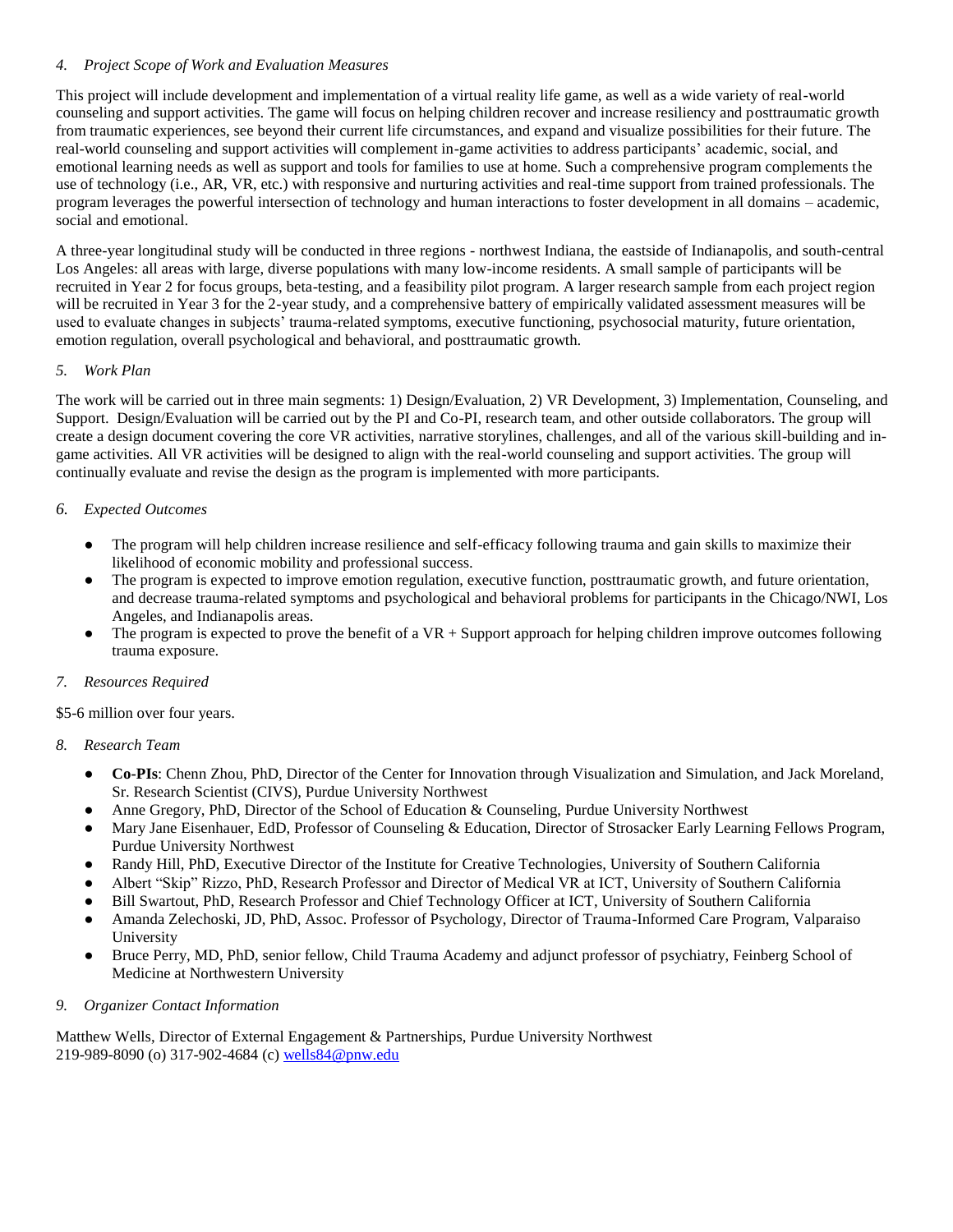## **Virtual reality (VR) and Virtual Human (VH) Technology-based Solutions to Address the Needs of At- Risk Youth Due to Adverse Childhood Events**

Albert "Skip" Rizzo, Ph.D. Director, Medical Virtual Reality - Institute for Creative Technologies Research Professor - Dept. of Psychiatry and School of Gerontology University of Southern California 12015 East Waterfront Dr., Playa Vista, CA. 90094 213-610-4737 [rizzo@ict.usc.edu](mailto:rizzo@ict.usc.edu) ICT MedVR:<http://medvr.ict.usc.edu/> Check out our work on YouTube: [https://www.youtube.com/user/AlbertSkipRizzo/videos?view=0&sort=dd&shelf\\_id=1](https://urldefense.proofpoint.com/v2/url?u=https-3A__www.youtube.com_user_AlbertSkipRizzo_videos-3Fview-3D0-26sort-3Ddd-26shelf-5Fid-3D1&d=DwMFaQ&c=clK7kQUTWtAVEOVIgvi0NU5BOUHhpN0H8p7CSfnc_gI&r=GsSqW2VwOOzYXfRX6qGBXhjmIEgjjjJmG3CXnHtBrFw&m=1K57CqFdLT4WrZwOec70rRMx_js7KSYbXTp_vnSHAEA&s=9BK_e-nOSPA1Kne2h8codwu-vJm_19-2zjB6wQ85ccs&e)

# **Revolutionary Developments in Clinical Use of Virtual Reality and Virtual Human Technologies**

Virtual reality (VR) and Virtual Human (VH) technologies (all referred to here as VR) offer new opportunities for clinical research, assessment, and intervention. Since the mid-1990s, VR-based testing, training, and treatment approaches have been developed by clinicians and researchers that would be difficult, if not impossible, to deliver using traditional methods. During this time, a large and evolving scientific literature has emerged regarding the outcomes and effects from the use of what we now refer to as C*linical VR* applications targeting cognitive, psychological, motor, and functional impairments across a wide range of clinical health conditions. This work has focused on PTSD, Anxiety Disorders, Depression, Emotional Regulation, Substance Use/addiction, Functional skill training, TBI, Autism, ADHD, Alzheimer's disease, stroke and many other clinical conditions and wellness targets.

As the technology has evolved since the 1990's, a determined and expanding group of researchers and clinicians increasingly recognized awareness of the unique match between VR assets and the needs of various clinical application areas. This recognition of the potential impact of VR technology has led to many clinical and research targets where VR can add value relative to traditional assessment and intervention methods. A short list of the areas where Clinical VR has been usefully applied includes fear reduction in persons with specific phobias (Morina et al., 2015; Opris et al., 2012; Parsons and Rizzo, 2008; Powers and Emmelkamp, 2008), treatment for posttraumatic stress disorder (Beidel et al., 2017, 2019; Botella et al., 2015; Difede et al., 2007, 2014, 2019; Loucks et al., 2019; Maples-Keller et al., 2017; Rizzo et al., 2010, 2013, 2018; Rothbaum et al., 2001, 2014), cue-exposure for addiction and relapse prevention (Bordnick et al., 2019; Hone-Blanchet et al., 2014; Yoon et al., 2014), depression (Falconer, et al., 2016), and paranoid delusions (Freeman et al., 2016). VR has documented evidence in support of its use for discomfort reduction in cancer patients undergoing chemotherapy (Schneider et al., 2010), acute pain reduction during wound care and physical therapy with burn patients (Hoffman et al., 2006, 2019), in other painful procedures (Gold et al., 2006; Mosadeghi et al., 2016), and body image disturbances in patients with eating disorders (Riva, 2019). Cognitive research using VR has produced promising results when applied to navigation and spatial training in children and adults with motor impairments (John et al., 2017), functional skill training and motor rehabilitation in patients with central nervous system dysfunction (e.g., stroke, traumatic brain injury (TBI), spinal cord injury (SCI), cerebral palsy, multiple sclerosis, etc.) (Deutsch & McCoy, 2017; Howard, 2017; Klamroth-Marganska et al., 2014; Koenig et al., 2012ab; Lange et al., 2012; Merians et al., 2010), and for the assessment and rehabilitation of attention, memory, spatial skills, and other cognitive functions in both clinical and unimpaired populations (Bogdanova, Yee, Ho, & Cicerone, 2016; Matheis et al., 2007; Parsons, et al., 2009, 2019; Pugnetti et al., 1995; Rizzo, 1994; Rizzo et al., 2006; Valladares-Rodriguez et al., 2016).

To do this, Clinical VR scientists have constructed virtual airplanes, skyscrapers, spiders, battlefields, social settings, beaches, fantasy worlds, and the mundane (but highly relevant) functional environments of the schoolroom, office, home, street, and supermarket. In essence, VR environments mimicking real or imagined worlds can be applied to engage users in simulations that support the aims and mechanics of a specific clinical assessment or therapeutic approach. As a result, there is a growing consensus that VR has now emerged as a promising tool in many domains of research (Bohil et al., 2011; Larson et al., 2014) and clinical care (Rizzo et al., 2017; Freeman et al., 2016; Lange et al., 2012; Goldman-Sachs, 2016; Norcross et al., 2013).

Moreover, recent work has involved the creation of artificially intelligent virtual human (VH) characters that allow users to engage in credible clinical interactions. VHs have shown documented effectiveness in the role of patients that novice clinicians can use to practice skills required for challenging diagnostic interviews (Talbot & Rizzo, 2019; Reger et al. in press) and for creating online virtual human healthcare guides (Rizzo et al., 2018), and clinical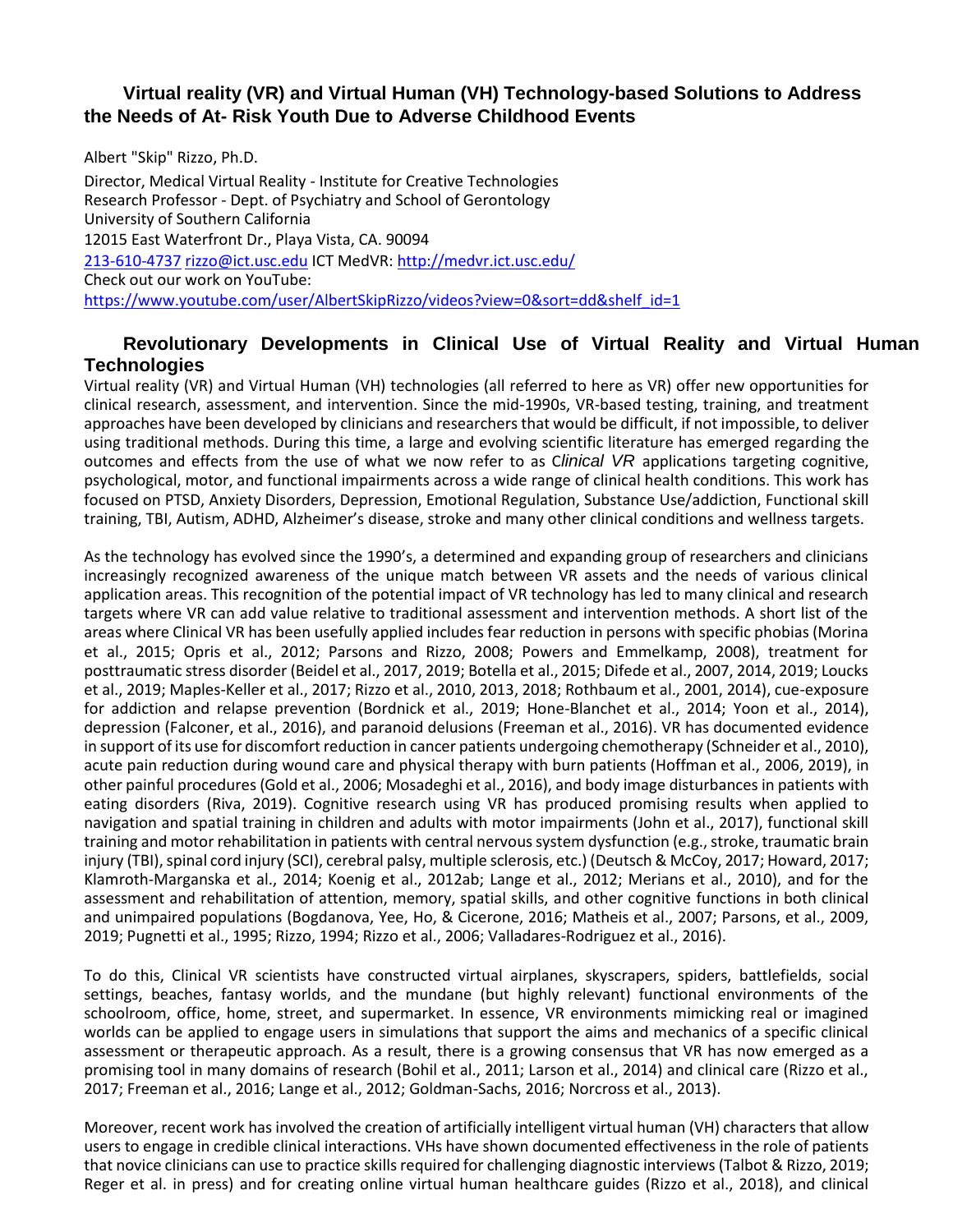interviewers with automated sensing of facial, gestural, and vocal behaviors useful for inferring the state of the user interacting with these virtual human entities (Rizzo et al., 2016). As well, this area has advanced dramatically with the continuing advances in the underlying enabling technologies for creating and delivering VR applications (e.g., computational speed, computer graphics, panoramic video, audio/visual/haptic displays, natural user interfaces, tracking sensors, speech and language processing, artificial intelligence, virtual human agents, authoring software, etc.) that have resulted in widespread availability of advanced VR tech delivery systems as consumer products, sometimes at a very low cost. Therefore, when one studies the scientific literature, examines the evolving state of the technology, and observes the growing enthusiasm for VR in the popular culture, it is hard to deny that Clinical VR is ready for Primetime! This bodes well for developing compelling VR and VH applications designed to engage children in simulations that can help them overcome the enduring negative psychological and emotional consequences of *Adverse Childhood Experiences (ACE)*.

## **Early Childhood Trauma Interventions to address Adverse Childhood Experiences (ACE)** Treating trauma due to ACE in children naturally takes a different form than with adults, but the same theoretical basis of trauma-focused and supportive cognitive behavioral therapy still underlies and informs that delivery in whatever form (barring other intervening co-morbidities). These approaches, that leverage existing innovative technologic advances made at the USC ICT, can be transitioned for use with children who have suffered from ACE and include:

• **Teaching children stress management and relaxation skills** to help them cope with unpleasant feelings and physical sensations about the trauma. This is similar to adult therapy where deep breathing and other stress reduction methods are taught to trauma patients as skills that can be applied if the going gets rough. These skills also provide users with an active coping tool to provide an emotional safe harbor that can help them learn that they do, in fact, have some level of control of their emotional experience. Existing VR applications in this area, originally designed for adults can be adapted for children dealing with ACE. Moreover, these therapeutic applications can be widely distributed via lower cost personal standalone VR platforms. Such VR display systems don't require a tethered computer, with all the graphic and interaction processing taking place onboard the device. 5G cloud-computing promises to advance this capability by offloading much of the real time simulation processing to remote servers that will offer up large libraries of Clinical VR scenarios designed to meet the varied needs of children with diverse ACE experiences. This provides the capacity to promote children's access to mental health and wellness applications designed to deliver preventative and healing strategies in the home. This can be seen most readily in the adoption of home-based VR to promote meditation, mindfulness, and relaxation. VR can add value in these areas by providing children with the opportunity to be psychologically transported to compelling, highly realistic, and sometimes hyper-idyllic settings that encourage engagement with stress-reducing activities. This is important since children experiencing high stress or anxiety may not have the awareness or patience to practice these strategies on their own or in tradition treatment to the degree where they may experience a reduction in aversive internal states. For example, learning the "skill" of achieving a "mindful" state typically requires multiple sessions before the user perceives a rewarding change in their mental/emotional experience. Implementing these strategies in a VR context designed to appeal to and engage users (e.g., underwater, lush terrestrial spaces, surreal fantasy worlds) removed from their everyday surroundings may serve to encourage the amount of practice required to achieve the benefits of a calm state. These apps may also be especially appealing to children who have been isolated in their home for extended periods during the COVID-19 crisis.

The market already provides many options for users wanting to explore these approaches (cf. [AppliedVR,](https://appliedvr.io/) [Tripp,](https://www.tripp.com/) [Magic Horizons,](https://magic-horizons.com/en/) [MetaMedical,](https://www.metamedicalsolutions.com/metamedicalvr/) [Guided Meditation VR\)](https://guidedmeditationvr.com/) with some offerings also integrating binaural beat audio stimulation, transcranial magnetic stimulation, and varied forms of bio/neurofeedback integration, believed to enhance relaxing brain states. Recent research in this domain has been encouraging (Seabrook et al., 2018). ICT has relationships with, and the capability to partner with the groups who have created these existing applications for their modification to address the needs of children suffering from the enduring negative effects of ACE.

## • **Engaging Children with Web and Mobile delivery of mental health content and services enabled with autonomous Virtual Human (VH) agents to help them engage with tools designed to address their needs.**

In 2010, the Defense Center of Excellence supported our effort to create an online Virtual Human (VH) agent application, referred to as [SimCoach. T](https://www.youtube.com/watch?v=PGYUqTvE6Jo&list=UUQrbzaW3x9wWoZPl4-l4GSA&index=1&feature=plpp_video)he system was designed to support the efforts of Service Members, Veterans, and their families to find online mental healthcare information and to get advice about PTSD and other wounds of war. The aim was to have a safe and anonymous place where users could interact with an engaging VH agent (SimCoach) designed to promote access to relevant healthcare information in a fashion aimed at reducing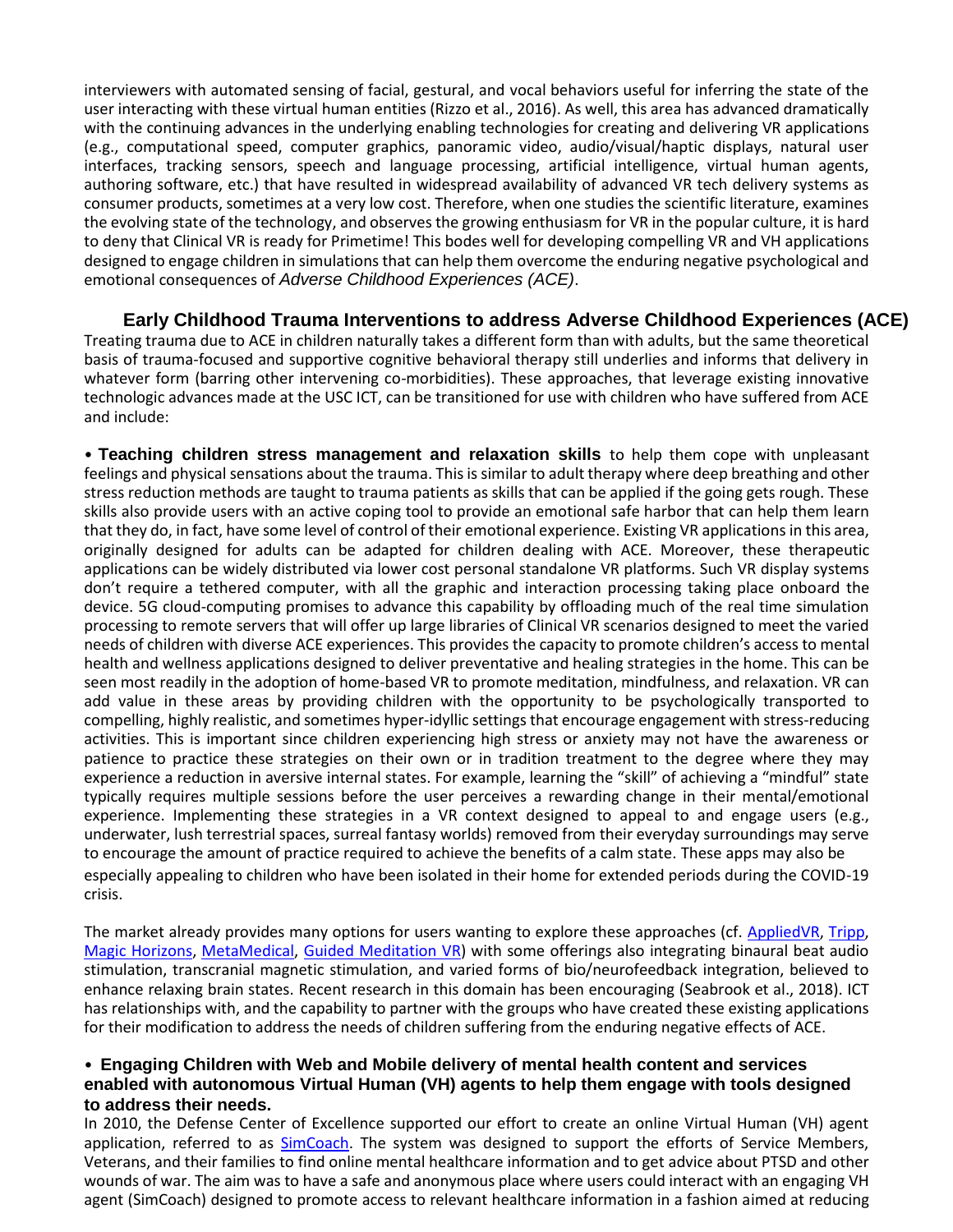stigma and other barriers to care. Interaction with this natural language-enabled VH was not viewed as a replacement for good clinical care provided by a live provider, but rather as an accessible and natural interface for engaging users with healthcare content who might not otherwise seek formal in-person help (Swartout et al., 2013; Rizzo et al., 2015). The goal was to motivate users to take the first step and seek information, answer some light assessment screening questions posed in conversation with the SimCoach VH, and then based on that interaction receive advice regarding mental healthcare options. Since that time, the system architecture has been evolved and applied to other healthcare use-cases with different challenges. The most recent iteration of the SimCoach approach is now called the Virtual Wellness Assistant (VWA) or *[Ask Ari](https://youtu.be/G5-QmzNRRQk)*[. T](https://youtu.be/G5-QmzNRRQk)his system is currently being tested as a general health and wellness application for the entire student/faculty population at the University of Southern California (approximately 72k potential users). The SimCoach architecture that underlies the VWA provides general content including screening questionnaires, topical information, psychoeducational material, and self-help activities. Moreover, numerous modules have been built that provide guidance on a range of Cognitive Behavioral Therapy (CBT) strategies that lend themselves to highly structured and manualized delivery (e.g., relaxation, stress management, problem-solving skills, understanding and coping with anxiety, depression and loneliness, mindfulness, substance use self-monitoring, sleep hygiene, emotional regulation, assertiveness, relationship issues, etc.). For the current project, this modular content will be re-structured to provide additional childhood ACE-relevant content embedded within a web-based application designed to support users access to well-vetted and relevant mental health and wellness interactive content and activities.

To enhance access to these interactive VH-enabled activities to children on devices they are comfortable with, the above content can be delivered on a mobile device platform. In view of the widespread penetration of mobile technology in everyday life, we have begun development of a SimCoach-type mobile application, capable of running on an IPhone or Android device, referred to as the Mobile Wellness Assistant (MWA) (Mozgai et al., 2020). This prototype effort was originally designed to improve service member access to relevant wellness and healthcare content. The project commenced in 2019 when we began the design and development of a mobile SimCoach, within the structure of the US Army's *Ready and Resilient (R2) Performance Triad* (e.g., Sleep, Nutrition, Activity) (U.S. Army, 2018). The R2 resilience program has developed a wide array of well-vetted content, but relies on text-based manuals and have even "copied" the manual into a mobile app that is actually less usable than the paper manual. It is our hypothesis that engagement with and benefit from the current R2 text-heavy format would be amplified with a [VH interactive interface](https://youtu.be/ZjD_zVB_57M) [a](https://youtu.be/ZjD_zVB_57M)nd this type of content could be modified for use by children. The MWA delivers health interventions (e.g., educational exercises, physical challenges, and performance feedback) matched to the individual user via novel adaptive logic-based algorithms while employing various behavior change techniques (e.g., goal setting, barrier identification, rewards, modeling, etc.). A VH coach leads all interactions including the first time user experience and the brief daily sessions. All interactions were specifically designed to engage and motivate the child while continuously collecting data on their cognitive, emotional, and physical fitness. This multi-component application is integrated and deployed on an iPhone and Apple Watch prototype; a civilian version is currently in-development and a child-relevant application is possible. Moreover, the combination of Performance Triad content with our web-based VWA content described above would provide access to a more comprehensive body of diverse resources for promoting and maintaining mental health and wellness during and in the aftermath of an ACE. Thus, in the current project, the modular content from the VWA would be integrated with the Performance Triad content and then made deliverable via a SimCoach VH in the form of the Mobile Wellness Assistant application to promote children's and adolescent's access and engagement with self-care mental health and wellness resources.

## • **Using "exposure strategies," or talking about the ACE and related feelings at a pace**

**comfortable for children**. These strategies have two core objectives:

• **Creating a coherent "narrative" or story of what happened**. It is often a difficult process for children to reach the point where they are able to tell the story of a traumatic event, but when they are ready, the telling enables them to master painful feelings about the event and to resolve the impact the event has on their life. Again, whether in a relevant context or with a "safe" conversational VH agent (in or out of context), getting the narrative out is key.

• **Correcting untrue or distorted ideas about what happened and why**. Children sometimes think something they did or didn't do may have caused the trauma, or that if only they had acted a certain way, a traumatic experience might have turned out differently. This is rarely true, and getting the story right helps a child stop prolonging the traumatic stress by punishing him- or herself. This is the part where a well-trained clinician is essential. The skills for effectively challenging cognitive distortions and replacing them with appropriate reframes is as much art as science. Experiential learning activities in VR or with